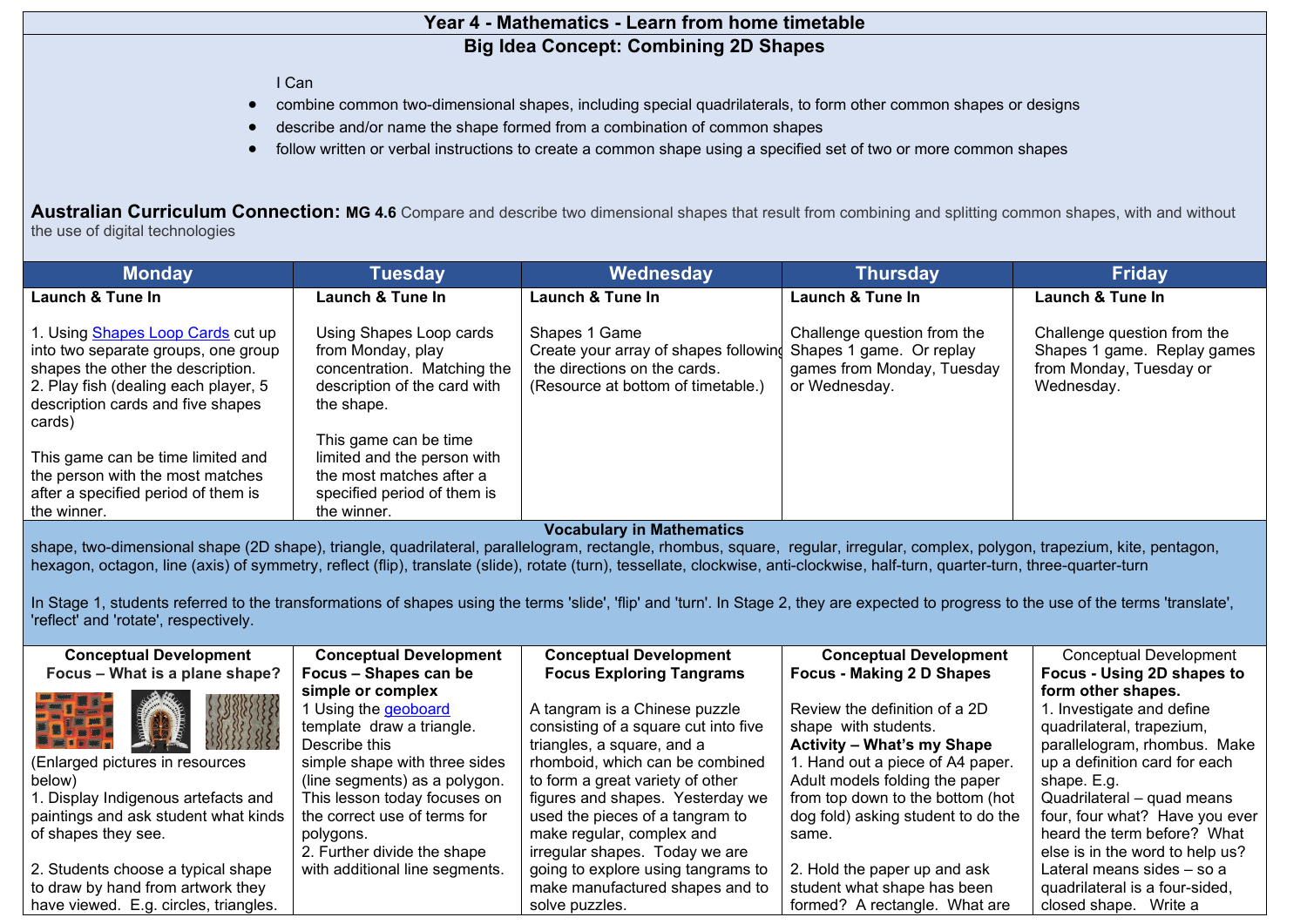3. Choose drawings and ask student to describe the shape with words e.g. curved, angular, flat, natural… Discuss why the shapes they've drawn and the shapes in the indigenous artefacts do not look like they were manufactured. (geometric)

Silas Roberts, first Chairman of the Northern Land Council, described indigenous peoples' relationship with nature as seeing themselves as part of nature*. 'We see all things natural as part of us.'*

Discuss how this idea has had an impact on indigenous artwork. (artefacts supplied and other examples can be used to illustrate this.)

5. Natural shapes can be **organic** i.e. based on living things e.g. plants, animals or they can be **inorganic** - i.e. based on non-living things e.g. stones, water, clouds.





Manufactured shapes are often **congruent**, i.e. based on squares, circles and triangles as seen as **regular** shapes.



Natural shapes are often **irregular**, (incongruent) with flowing and rhythmical lines.





Discuss the effect of further dividing the shape with additional line segments. Which other shapes can this be done with? 3. Repeat steps one and two above to explore simple, irregular and complex polygons in the same way.

Which of these polygons is harder or simpler to divide?

*Definition* – a **regular polygon** is a two-dimensional shape that is made up of straight lines and has equal sides and angles e.g. square, rectangle, octagon, hexagon. Note: a circle has a curved side and thus is not a  $\sqrt{ }$  polygon.

An **irregular polygon** is a two-dimensional shape that has straight sides but doesn't have equal sides or angles.

**Complex polygon** is a polygon whose sides cross over each other one or more times.

e.g.

Using only the 7 shapes from your tangram. Make these shapes.







the properties of a rectangle? (It has two short sides and two long sides. It is a regular polygon.) The edges of this shape are formed by straight lines. The lines form a **closed** shape. 3. Unfold the paper and rotate the paper so that the long edge is at the top.



4. Adult folds the paper top lefthand corner down to meet the bottom edge, correctly aligning the vertices to make a triangle. Trim off the excess rectangle on the right-hand side. Still folded, ask What shape the paper now - Student places one finger on a vertex and rotates the shape 90%. Ask what shape is it now (still a triangle) but what has changed about the shape? Keeping the finger on the same vertex, rotate a further 90% and discuss the effect of the rotation of the shape.

5. Ask the student how the paper can be made into a square? Placing one finger on any vertex, rotate the square 90% - discuss the change in the shape. By rotating the square on its' vertex, when does it become a diamond?

#### **Challenge:**

Investigate how I can fold a square so that I make a pentagon.

definition in students' own words and draw and illustration. Quadrilaterals fit into the broader family of polygons. Record in learning journal.

Repeat for trapezium, polygon – regular, irregular and complex (definitions of polygons in Tuesday's lesson) and parallelogram and rhombus.

2. Using tangram shapes can you make a trapezium, parallelogram, rhombus or quadrilateral?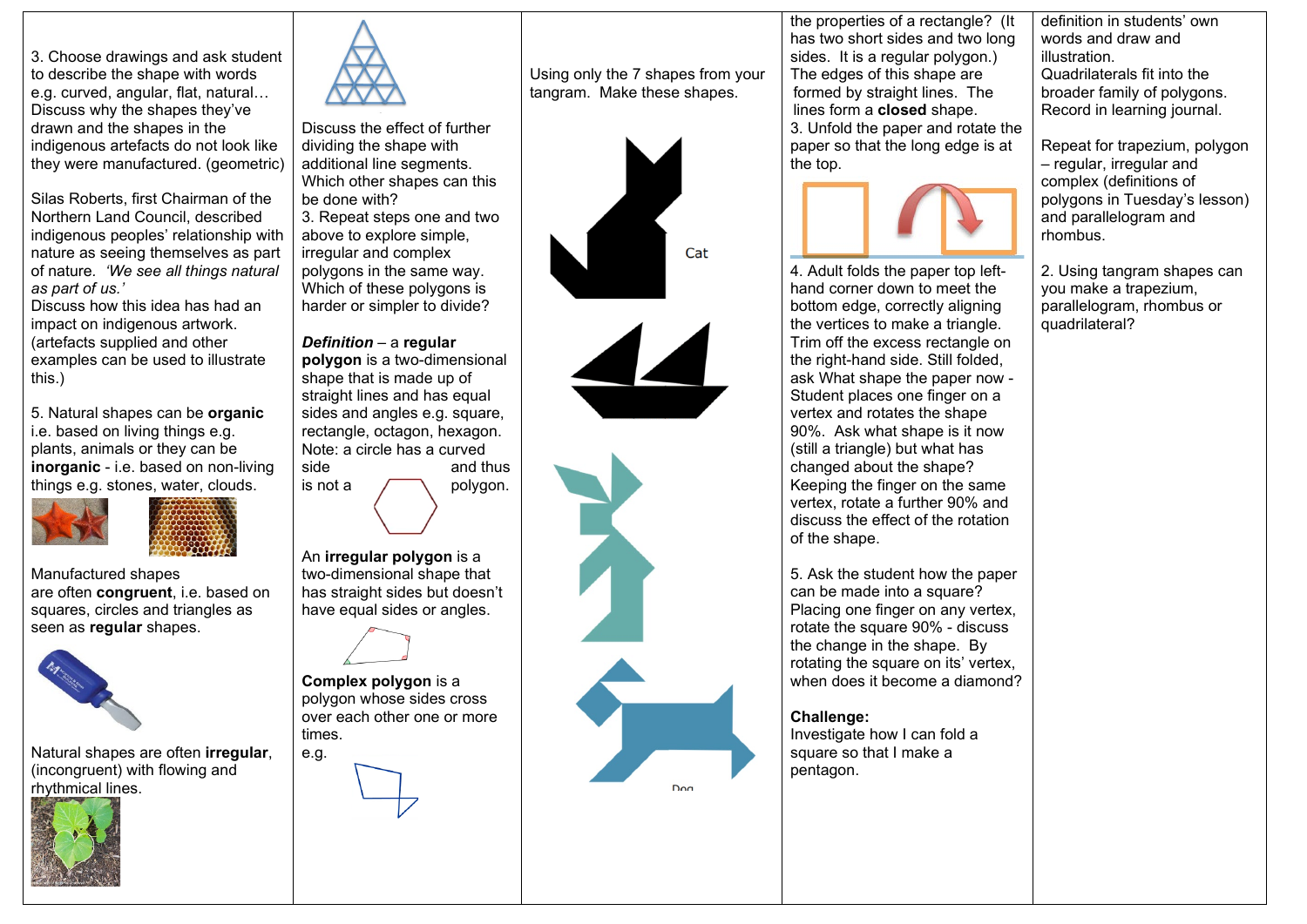| 6. Discuss the meaning of the<br>words in bold type as applicable to<br>mathematics and find an example of<br>each term. Go for a shape hunt<br>around your house and take a photo<br>of organic, inorganic and<br>manufactured shapes around your<br>house and yard.<br>7. Ask student to consider the<br>artwork supplied (or some that the<br>student has found) and look for<br>examples of natural shapes in the<br>artwork. | 4. Look at these shapes, can<br>you see the polygons that<br>have been used to make the<br>square?<br>5. Cut out the shapes from the<br>supplied materials. Can you<br>make simple, complex and<br>irregular shapes using your<br>pieces? |                                                                      |                                                                                    |                         |                                                            |  |
|-----------------------------------------------------------------------------------------------------------------------------------------------------------------------------------------------------------------------------------------------------------------------------------------------------------------------------------------------------------------------------------------------------------------------------------|-------------------------------------------------------------------------------------------------------------------------------------------------------------------------------------------------------------------------------------------|----------------------------------------------------------------------|------------------------------------------------------------------------------------|-------------------------|------------------------------------------------------------|--|
| <b>Learning Journal</b><br>Make a collage of the pictures you                                                                                                                                                                                                                                                                                                                                                                     | <b>Learning Journal</b><br>Glue an example of either a                                                                                                                                                                                    |                                                                      | <b>Learning Journal</b><br>Make a tangram figure of your                           | <b>Learning Journal</b> | <b>Learning Journal</b><br>Record the written definitions  |  |
| have collected around your home<br>and yard, as you sort them into their                                                                                                                                                                                                                                                                                                                                                          | complex or irregular shape<br>you have made using your                                                                                                                                                                                    | own and draw the solution to one<br>of the supplied tangram figures. |                                                                                    |                         | of quadrilateral, trapezium,<br>regular polygon, irregular |  |
| categories - organic, inorganic and                                                                                                                                                                                                                                                                                                                                                                                               | tangram pieces. E.g. Can you                                                                                                                                                                                                              |                                                                      |                                                                                    |                         | polygon, complex polygon and                               |  |
| manufactured. Write a short                                                                                                                                                                                                                                                                                                                                                                                                       | make a rectangle using all the                                                                                                                                                                                                            |                                                                      |                                                                                    |                         | rhombus from above work.                                   |  |
| paragraph about the shapes<br>included in the collage and your                                                                                                                                                                                                                                                                                                                                                                    | shapes. Describe or name the<br>shape you have created.                                                                                                                                                                                   |                                                                      |                                                                                    |                         |                                                            |  |
| learning about the shapes.                                                                                                                                                                                                                                                                                                                                                                                                        |                                                                                                                                                                                                                                           |                                                                      |                                                                                    |                         |                                                            |  |
| <b>Definitions Glossary:</b>                                                                                                                                                                                                                                                                                                                                                                                                      |                                                                                                                                                                                                                                           |                                                                      |                                                                                    |                         |                                                            |  |
| Quadrilaterals<br>Parallelogram<br>more                                                                                                                                                                                                                                                                                                                                                                                           |                                                                                                                                                                                                                                           |                                                                      |                                                                                    |                         |                                                            |  |
| Quadrilateral just means "four sides"<br>(quad means four, lateral means side).<br>A Quadrilateral has four-sides, it is 2-dimensional<br>(a flat shape), closed (the lines join up), and has                                                                                                                                                                                                                                     |                                                                                                                                                                                                                                           |                                                                      | A flat shape with 4 straight sides where <b>opposite sides are</b><br>parallel.    |                         |                                                            |  |
| straight sides.                                                                                                                                                                                                                                                                                                                                                                                                                   |                                                                                                                                                                                                                                           |                                                                      | Also:<br>• opposite sides are equal in length, and                                 |                         |                                                            |  |
|                                                                                                                                                                                                                                                                                                                                                                                                                                   |                                                                                                                                                                                                                                           |                                                                      | • opposite angles are equal (angles "A" are the same, and angles "B" are the same) |                         |                                                            |  |
|                                                                                                                                                                                                                                                                                                                                                                                                                                   |                                                                                                                                                                                                                                           |                                                                      | NOTE: Squares, Rectangles and Rhombuses are all Parallelograms!                    |                         |                                                            |  |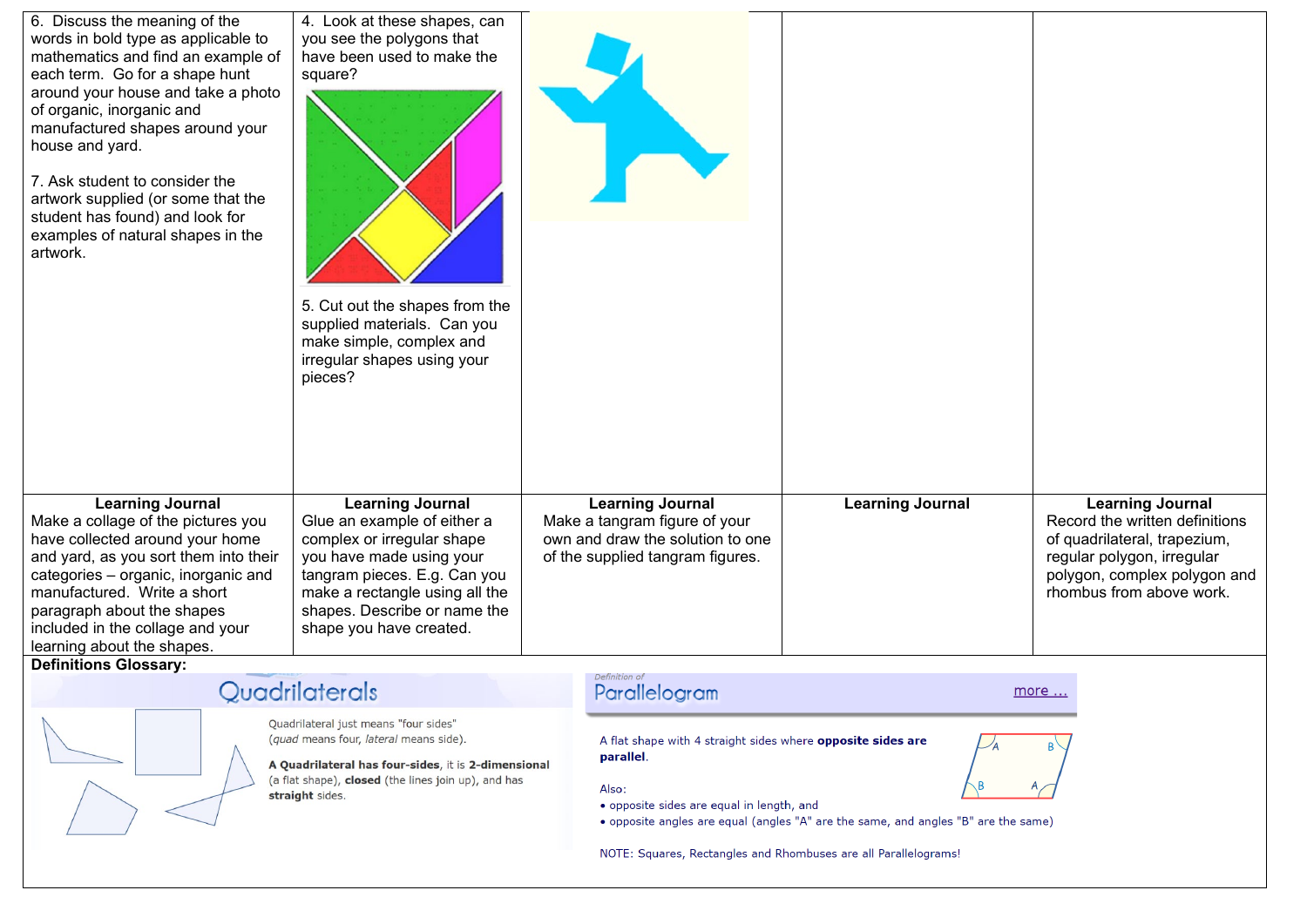| Definition of<br>more<br><i><u><b>Irapezium</b></u></i>                                                                                                                      | Definition of<br><b>Rhombus</b><br>more                                                                                                                                                     |  |
|------------------------------------------------------------------------------------------------------------------------------------------------------------------------------|---------------------------------------------------------------------------------------------------------------------------------------------------------------------------------------------|--|
| A flat shape with 4 straight sides NONE of which are parallel.<br>(Called a trapezoid in the UK. Both US and UK definitions of<br>trapezium and trapezoid are swapped over.) | A flat shape with 4 straight sides that<br>are all equal length.<br>S/<br>- ≓'<br>Also opposite sides are parallel and<br>휭<br>opposite angles are equal.<br>It is a type of parallelogram. |  |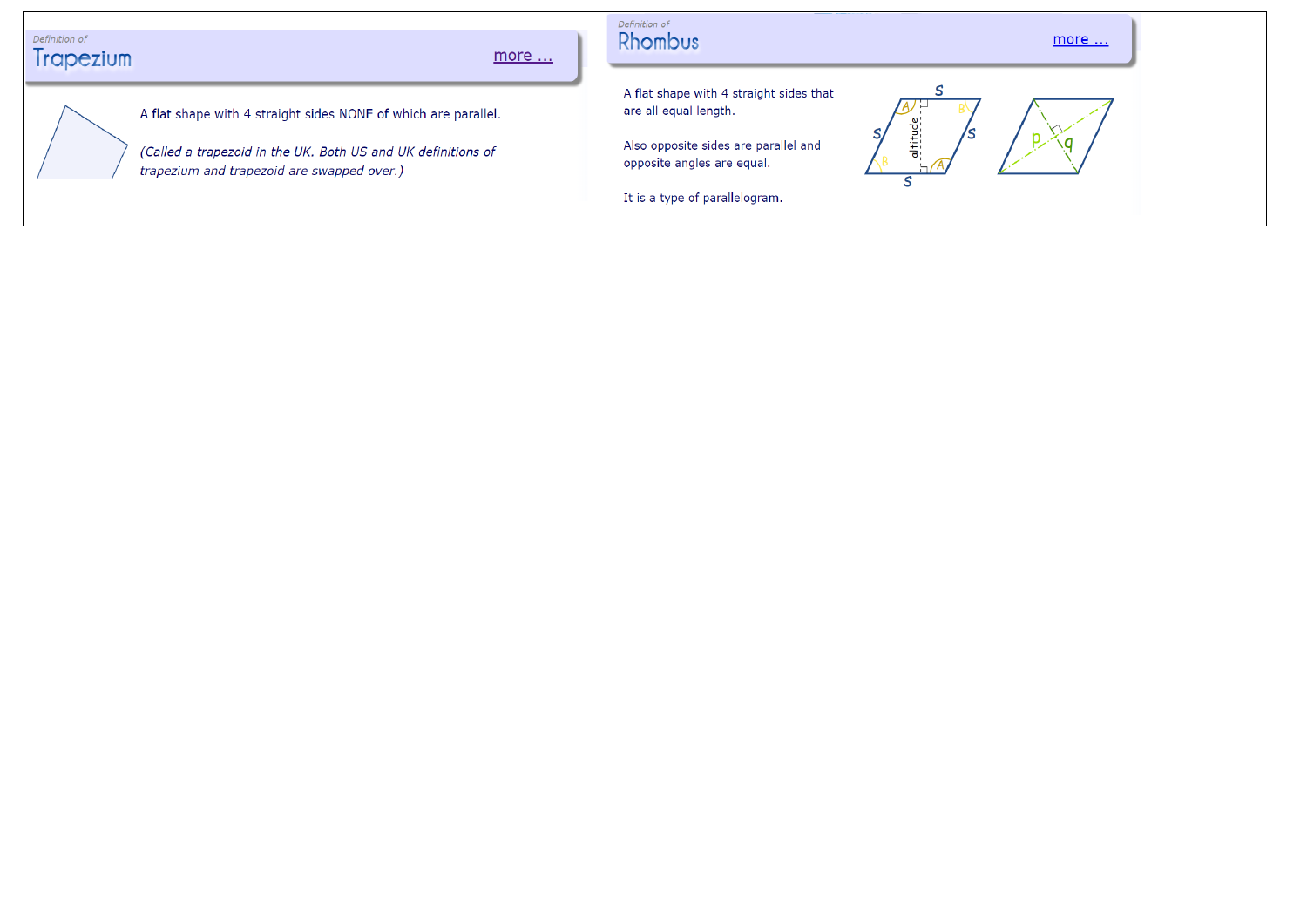# **Shapes 1 Game**

# **Instructions:**

Cut the shapes into separate squares. Student then assembles shapes according to directions. These may be written or spoken.

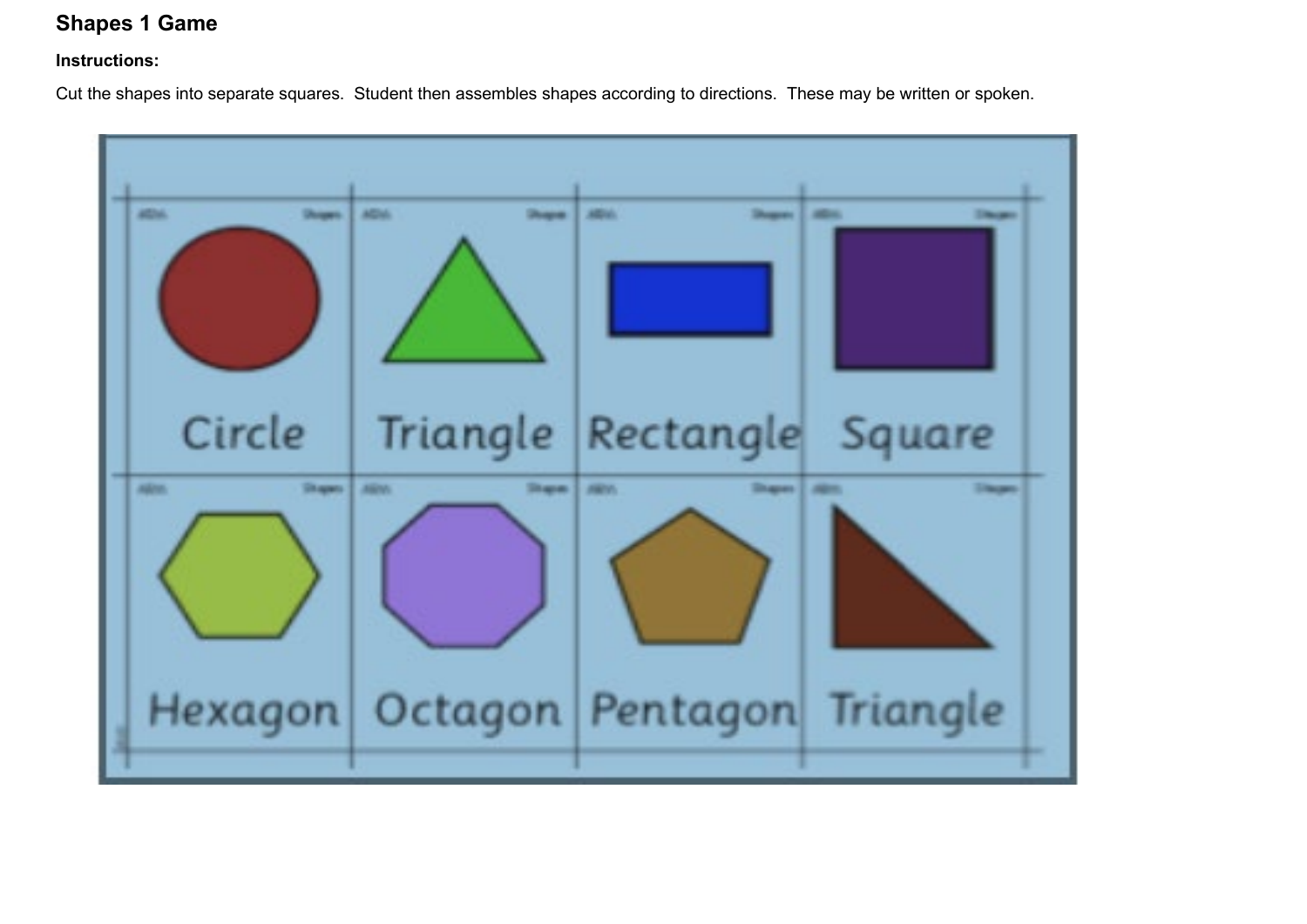## **Directions for Shapes 1 Game**

These may be given as a second set of cards for the student to follow independently or may be read to the student for assembly.

| <b>Shapes 1 Direction Cards</b><br>You will need 8 direction cards and 8<br>shapes cards cut up into individual<br>pieces. | You will need the 8 shapes<br>cards                                                 | 2.<br>Arrange the shapes cards into a<br>square with a space in the<br>middle.<br>(3 cards across the top and<br>bottom and 3 cards down each<br>side.) | 3.<br>The three-sided shapes are in<br>the top corners |
|----------------------------------------------------------------------------------------------------------------------------|-------------------------------------------------------------------------------------|---------------------------------------------------------------------------------------------------------------------------------------------------------|--------------------------------------------------------|
| The four-sided shapes are in the<br>4.<br>bottom corners                                                                   | 5.<br>The hexagon is to the right of<br>the triangle with the three equal<br>sides. | 6.<br>The pentagon is to the left of the<br>shape with the four equal sides.                                                                            | The circle is above the square<br>7.                   |
| 8.<br>The octagon is opposite the<br>circle.                                                                               |                                                                                     |                                                                                                                                                         |                                                        |

**Challenge:** Can you write a new direction to add to/ or replace a card in the above set?

Resources for Printing via download

[Geoboard](https://twbcso-my.sharepoint.com/:b:/g/personal/sue_keefer_twb_catholic_edu_au/EWflsQn7xBJPmIvqhvtTFQMBottyFcY-VCnNFkeKW1EhBg?e=5f4goW) (multiple copies of the geoboard will be required)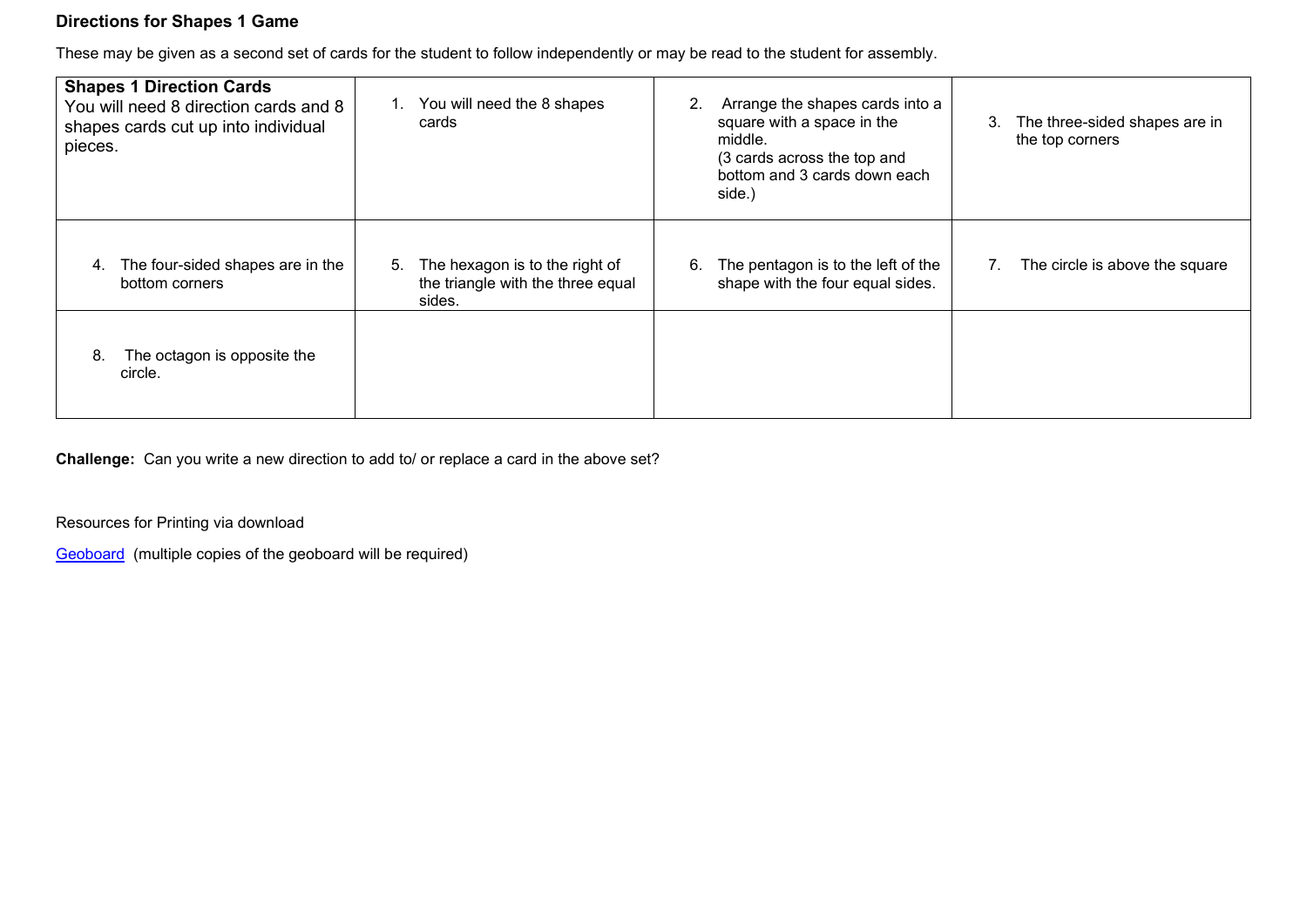